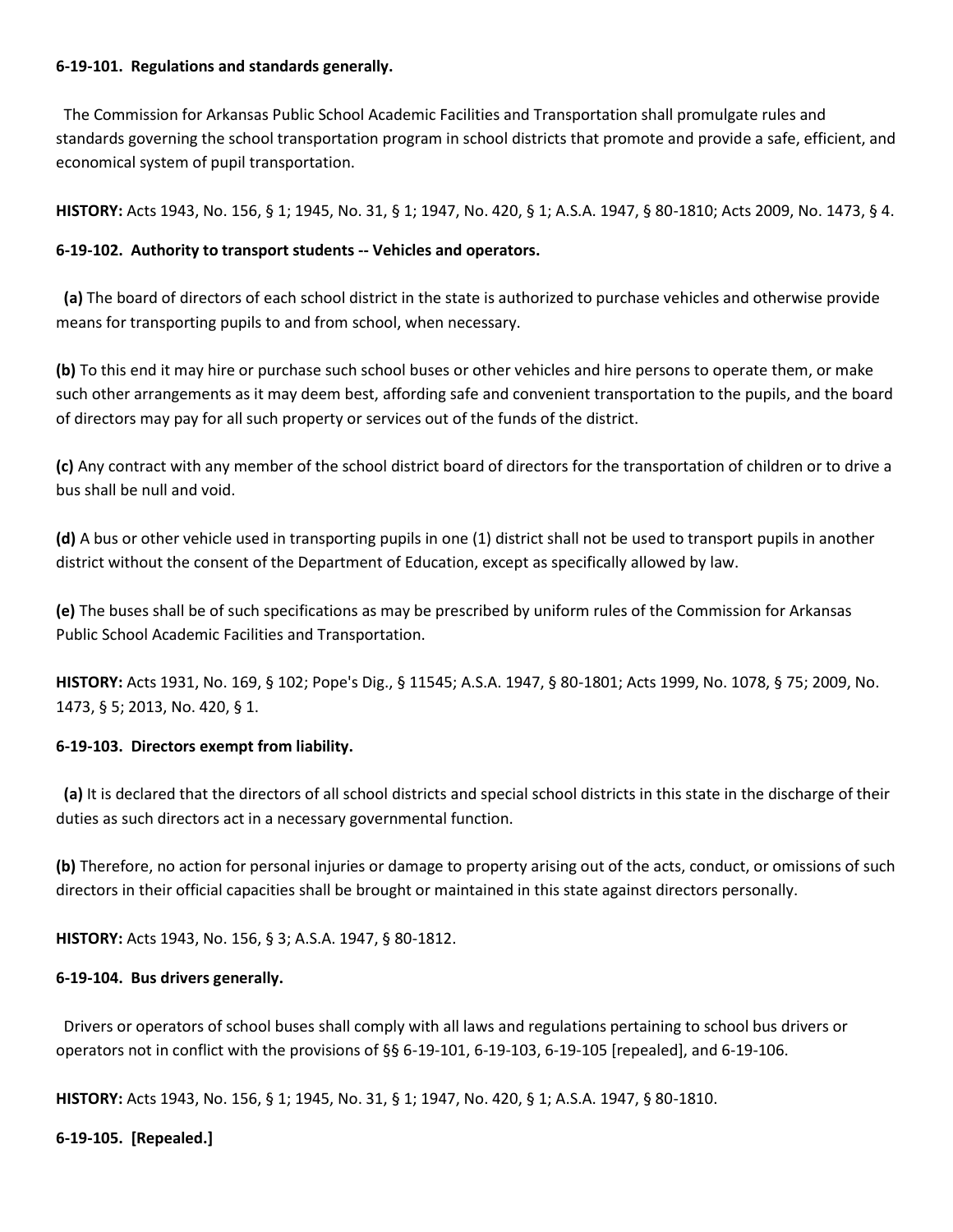### **6-19-106. Bus drivers -- Qualifications.**

 **(a)** No person physically defective or of unsound mind, known to be a habitual drunkard or of immoral habits, or who has been convicted within the past three (3) years of operating a motor vehicle in a reckless manner or while under the influence of intoxicating liquor or narcotic drugs, who has a general reputation of being a fast and reckless operator of motor vehicles without regard to the rights of others, or who is less than nineteen (19) years of age on June 30 following his or her last birthday shall be permitted or employed to act as chauffeur or operator of any school bus, either privately or publicly owned, operated by public school districts and used to transport pupils to and from the public schools in the State of Arkansas.

**(b) (1)** All school bus drivers employed as provided herein are exempt from the regular chauffeur's license as heretofore required by law.

 **(2)** This subsection does not, however, apply to drivers of buses operated for other purpose or purposes than to transport school children.

**HISTORY:** Acts 1943, No. 156, § 1; 1945, No. 31, § 1; 1947, No. 420, § 1; 1985, No. 757, § 1; A.S.A. 1947, § 80-1810; Acts 1989, No. 794, § 1; 1999, No. 391, § 15.

## **6-19-107. Bus drivers -- Application for employment -- Driving records.**

 **(a) (1)** An applicant for employment as a school bus driver shall submit an application prescribed by the Division of Public School Academic Facilities and Transportation to the school district in which he or she seeks employment.

 **(2)** The application shall include a statement signed by the applicant that authorizes the release of his or her traffic violation report from the Office of Driver Services to provide the school district with the applicant's driving record.

**(b)** The office shall report the applicant's driving record without charge to the school district requesting the record.

**(c) (1)** The applicant's driving record shall be evaluated according to guidelines established by the division prior to permanent employment.

 **(2)** The school district may hire an applicant as a bus driver on a temporary basis until official verification of the driving record is received and evaluated.

 **(3)** The school district shall review and maintain a file of semiannual reports on the driving records of school bus drivers.

**HISTORY:** Acts 1985, No. 757, § 2; A.S.A. 1947, § 80-1826; Acts 2005, No. 1327, § 3.

## **6-19-108. Bus drivers -- Certification.**

 **(a) (1)** An applicant seeking employment as a driver or an operator of a school bus, either privately or publicly owned, is required to take and pass a series of tests as prescribed by the Department of Arkansas State Police under § 27-23-108 and the Division of Public School Academic Facilities and Transportation to determine the physical fitness and driving ability to serve as a school bus driver.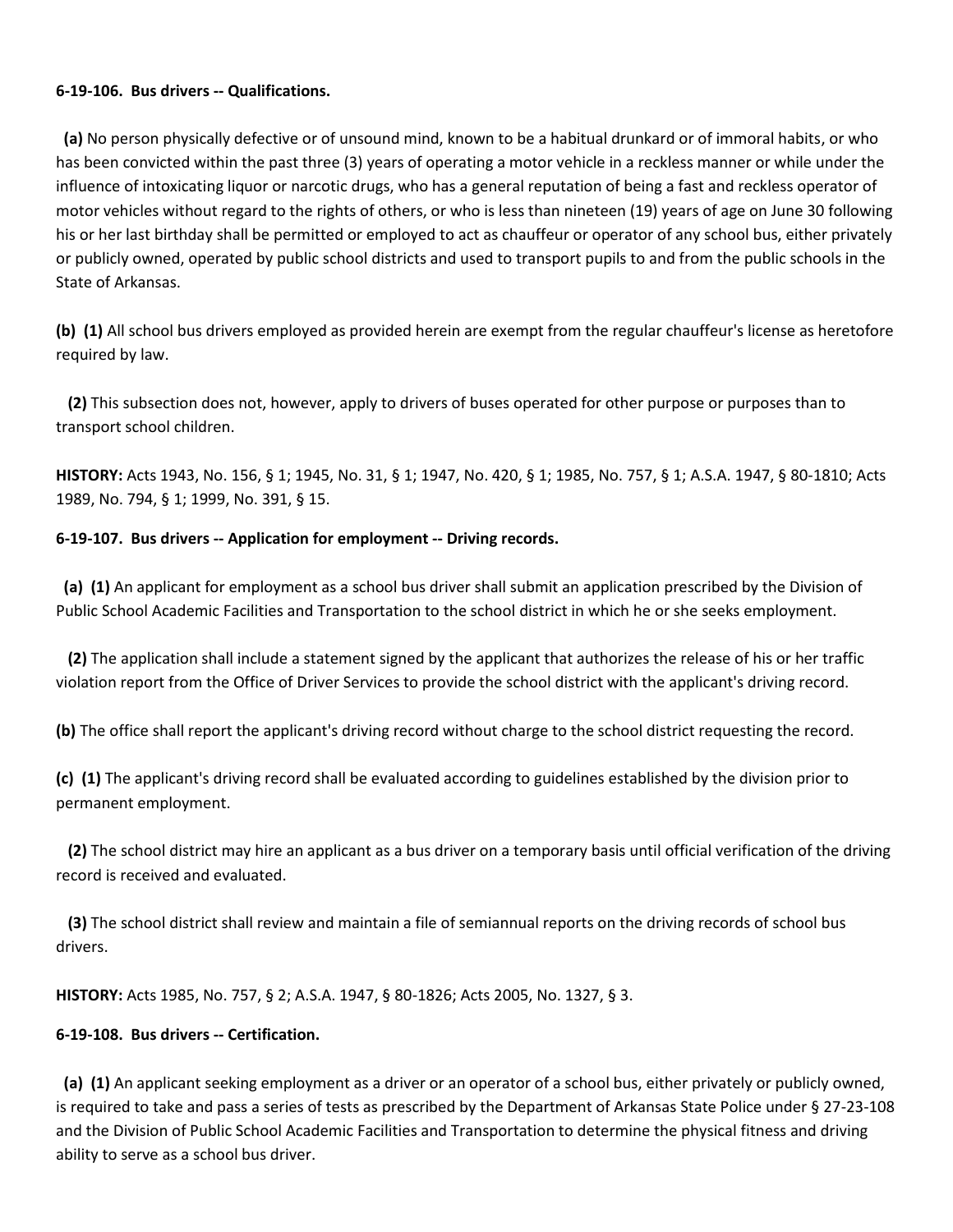**(2)** The tests shall include:

 **(A)** A physical examination given by a licensed physician or advanced practice nurse for school bus drivers, as required by the division;

 **(B)** Other requirements as may be prescribed by rules issued jointly by the department and the division for qualifications and fitness of school bus drivers; and

 **(C)** A successfully completed standard bus driver training and preservice behind-the-wheel training program as prescribed by the division.

**(b)** Upon successful completion and documentation of training listed in subdivision (a)(2)(C) of this section, a certificate, valid for one (1) year, shall be issued by the division.

**(c) (1)** A school bus driver shall not be employed as an operator of a school bus to transport children to and from school or school-sponsored activities unless he or she has satisfactorily completed the in-service training required in subsection (d) of this section and possesses a current valid certificate therefor.

 **(2)** The certificate shall be required in addition to a commercial driver's license and any additional qualifications required by the school district board of directors.

**(d)** A school bus driver who seeks a renewal of his or her bus driver certificate shall provide proof that he or she has satisfactorily:

 **(1)** Passed a physical examination given by a licensed physician or advanced practice nurse within the previous two (2) years; and

**(2)** Completed in-service training for school bus drivers as prescribed by the division.

**(e)** A school district board of directors may provide a substitute driver to operate a school bus on a temporary basis without a certificate until the next regularly scheduled school bus driver's examination is held in the locality if:

 **(1)** A qualified school bus driver is not available to operate a school bus due to death, resignation, disability, illness, or other cause; and

**(2)** The school district board of directors is not able to obtain a qualified bus driver with a certificate.

**(f)** Extracurricular trips shall be made by certified drivers only.

**(g)** A person who violates the provisions of this section is guilty of a Class A misdemeanor.

**HISTORY:** Acts 1963, No. 191, §§ 1-4, 6; 1965, No. 449, § 1; 1985, No. 757, §§ 3, 4; A.S.A. 1947, §§ 80-1821 -- 80-1825; Acts 2005, No. 1327, §§ 4, 5; 2005, No. 1994, § 196; 2009, No. 1473, § 6.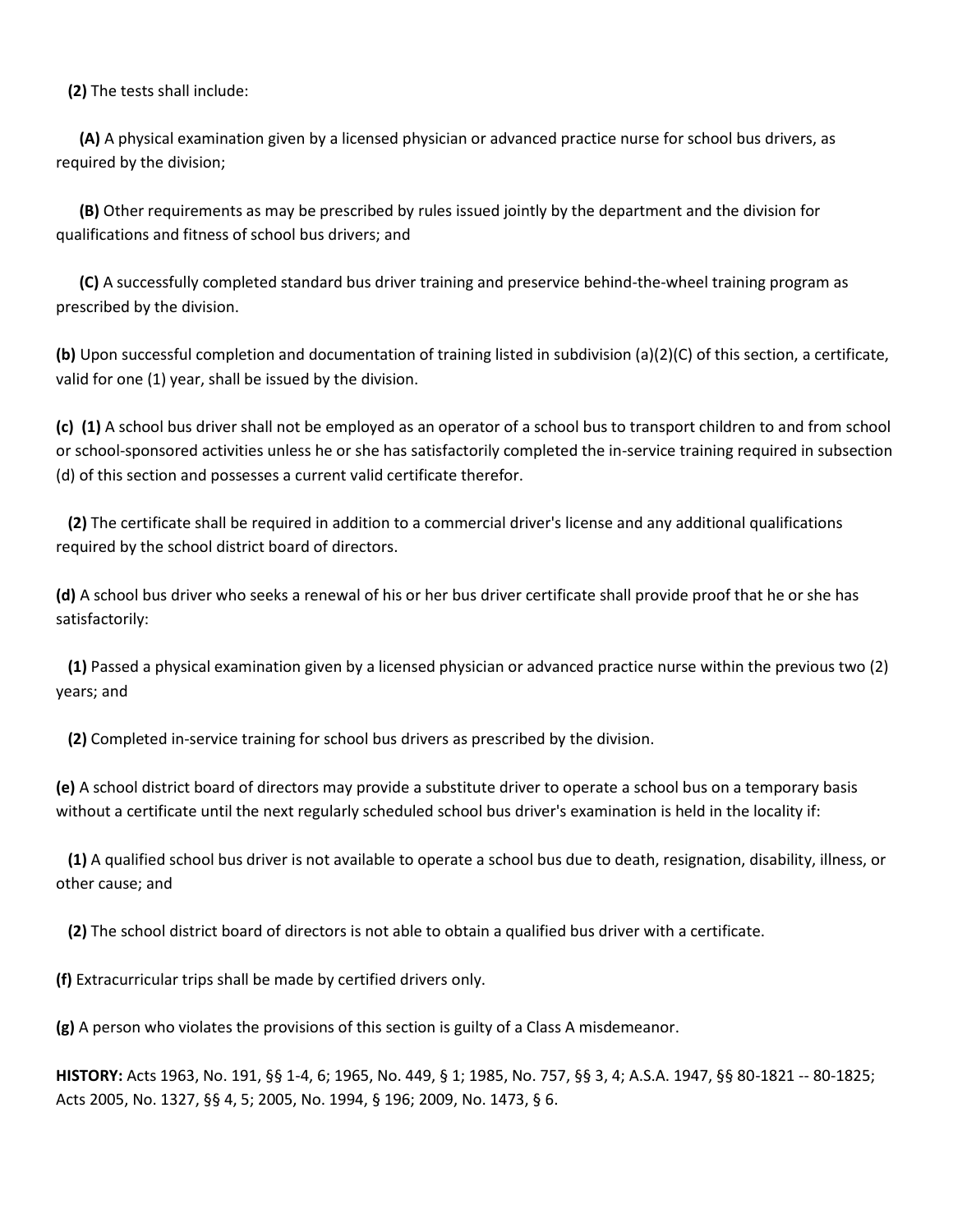#### **6-19-109. Bus drivers -- Seat belts.**

 The driver or operator of a school bus shall wear a seat belt at all times while operating the school bus whenever the bus is so equipped.

**HISTORY:** Acts 1985, No. 757, § 5; A.S.A. 1947, § 80-1827.

## **6-19-110. Bus drivers -- Loading and discharging pupils.**

**(a)** As used in this section:

 **(1)** "Motor vehicle" means all vehicles, all movable engines, or machines that are operated or propelled by motor vehicle fuel and that are operated and used for travel on public roads and highways; and

**(2) (A)** "School bus" means a motor vehicle designed to carry ten (10) or more passengers that is:

 **(i)** Owned by a public or a governmental agency or a private school and operated for the transportation of students to or from school or school-sponsored activities; or

 **(ii)** Privately owned and operated for compensation for the transportation of students to or from school or schoolsponsored activities.

 **(B)** A motor vehicle designed to carry more than twenty-five (25) passengers is exempt from this section if the motor vehicle is:

 **(i)** Owned by a public or a governmental agency or a private school and operated for the transportation of students to or from school-sponsored activities but not used to transport students on any scheduled school bus route; or

 **(ii)** Privately owned and operated for compensation under contract to a school district and used for the transportation of students to or from school-sponsored activities.

**(b)** The purpose of this section is to improve the safety of children being loaded and unloaded as passengers on a school bus.

**(c) (1)** The superintendent and director of transportation of each school district, in consultation with the appropriate law enforcement agency and appropriate prosecuting authority, shall develop a school bus safety plan designed to ensure the safety of children being loaded onto or unloaded from school buses.

**(2)** The school bus safety plan shall include provisions to:

**(A)** Reduce the occurrence of a motor vehicle passing a stopped school bus that is loading or unloading students; and

 **(B)** Improve the likelihood that the operator of a motor vehicle who violates § 27-51-1004 or § 27-51-1005 will be prosecuted by assisting bus drivers to learn methods of identifying characteristics of a motor vehicle and its operator who violate § 27-51-1004 or § 27-51-1005 to law enforcement officers.

**(d) (1)** The driver of a school bus shall load and unload the passengers of the bus at the extreme right side of the paved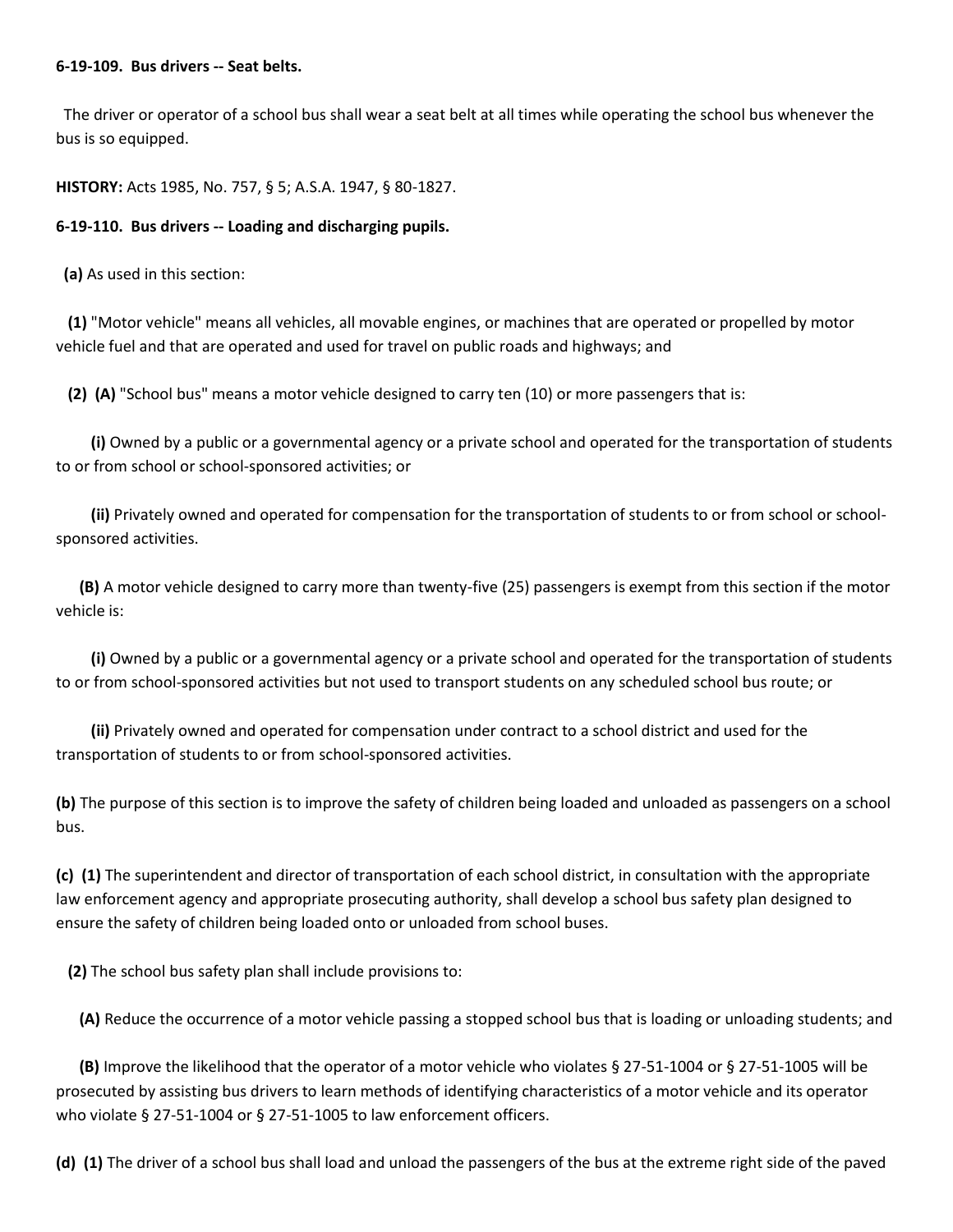or improved portion of the road or the highway and at the right curbing when the curbing is maintained on the road or the highway.

**(2)** A driver of a school bus who fails to carry out the provisions of this subsection is guilty of a Class C misdemeanor.

**(e) (1)** A driver of a school bus who observes an operator of a motor vehicle violating § 27-51-1004 or § 27-51-1005 shall report the license plate number, issuing state if different than Arkansas, and a brief description of the vehicle to the superintendent within two (2) hours after the end of the driver's shift for that period of the day.

 **(2)** Within forty-eight (48) hours of the observation, the superintendent shall provide the information to the appropriate law enforcement agency or appropriate prosecuting authority with jurisdiction over the incident.

 **(3)** The appropriate law enforcement agency or appropriate prosecuting authority with jurisdiction over the incident who is provided a report under this section shall provide written notice to the superintendent regarding the outcome of the report.

 **(4)** The superintendent shall provide information regarding the outcome of the report to the driver of the school bus who initiated the report.

**(f)** A person who observes an operator of a motor vehicle violating § 27-51-1004 or § 27-51-1005 may report the incident to the appropriate law enforcement agency or appropriate prosecuting authority with jurisdiction over the incident.

**HISTORY:** Acts 1931, No. 132, §§ 1, 3, 4; Pope's Dig., §§ 3623, 3625, 3626; A.S.A. 1947, §§ 80-1813 -- 80-1815; Acts 2005, No. 1825, § 1; 2005, No. 1994, § 242; 2007, No. 718, §§ 1, 2; 2007, No. 999, § 1; 2009, No. 1206, § 1; 2011, No. 981, § 11; 2013, No. 420, § 2.

# **6-19-111. Bus regulations -- Design and operation.**

 **(a)** The Commission for Arkansas Public School Academic Facilities and Transportation shall adopt and enforce regulations to govern the design and operation of all school buses used for the transportation of school children when the buses are owned and operated by a school district or privately owned and operated under contract with a school district in this state.

**(b)** Such regulations shall by reference be made a part of any contract with a school district.

**(c)** Every school district, its officers and employees, and every person employed under contract by a school district shall be subject to the regulations.

**(d)** Any officer or employee of any school district who violates any of the regulations or fails to include an obligation to comply with the regulations in any contract executed by him or her on behalf of a school district shall be guilty of misconduct and subject to removal from office or employment.

**(e)** Any person operating a school bus under contract with a school district who fails to comply with any such regulations shall be guilty of breach of contract, and the contract shall be cancelled after notice by the responsible officers of the school district.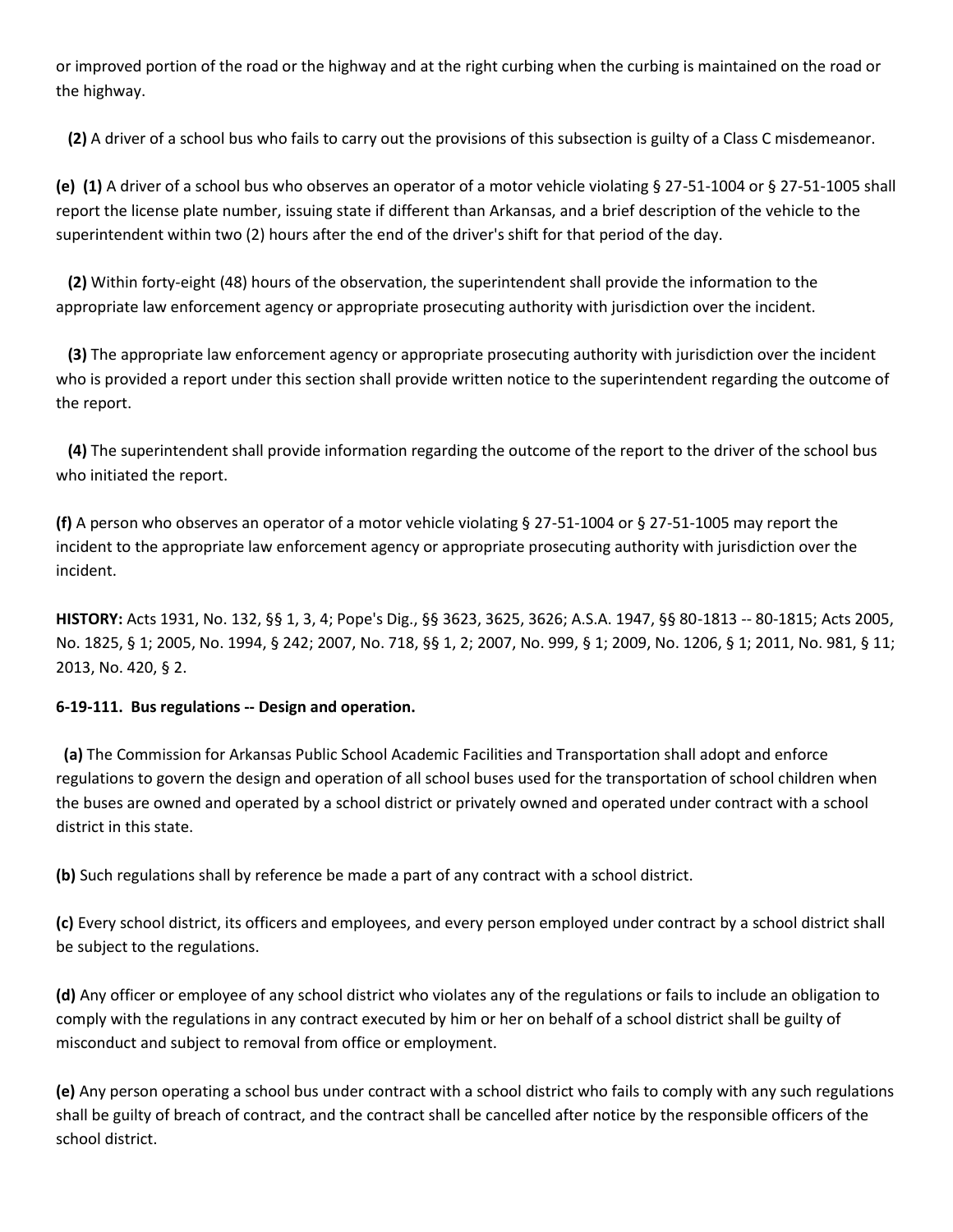**HISTORY:** Acts 1937, No. 300, § 102; Pope's Dig., § 6759; A.S.A. 1947, § 80-1809; Acts 2013, No. 420, § 3.

#### **6-19-112. Tax exemption for school vehicles.**

 **(a)** All motor vehicles owned and operated by public school districts in Arkansas and used exclusively for school purposes shall be exempt from taxation by the state, county, or municipality.

**(b)** This exemption is to include license tag fees and charges as well as property taxes.

**HISTORY:** Acts 1927, No. 241, § 1; 1951, No. 43, § 1; 1953, No. 65, § 1; A.S.A. 1947, § 80-1816.

#### **6-19-113. Registration exemption for buses.**

 No school bus owned by a school district in this state shall be required to be registered under the motor vehicle registration laws of this state.

**HISTORY:** Acts 1963, No. 528, § 1; A.S.A. 1947, § 80-1817.

A.C.A. § 6-19-114 (2014)

#### **6-19-114. Purchase of buses.**

 **(a)** School buses purchased with loans from the Revolving Loan Fund must meet the prescribed minimum standards and regulations for school buses and must be owned and operated by the district purchasing them.

**(b) (1)** The purchase of school buses with loans from the fund shall be made upon competitive bids.

**(2)** Forms for bids shall be approved by the State Board of Education.

 **(3)** The district shall advertise for bids by publication of notice in a newspaper having bona fide circulation in the county where the district is located, one (1) time a week for two (2) weeks, giving the date and place of opening bids.

 **(4)** The first publication of notice shall be not less than thirty (30) days from the date set for opening bids and awarding of contracts.

**(c) (1)** Any school district which shall desire that the state board purchase buses for that school district, instead of making the purchase as provided in this section, may apply to the state board to make the purchase for it.

 **(2)** If the state board shall receive within a sixty-day period application for the purchase of ten (10) or more buses from one (1) or more districts, the purchase shall, collectively, be made by the state board as is provided in this section for advertising for and accepting bids by a school district, except that the advertisement for bids shall be in some newspaper having a statewide circulation.

**HISTORY:** Acts 1943, No. 176, §§ 5-7; A.S.A. 1947, §§ 80-1806 -- 80-1808.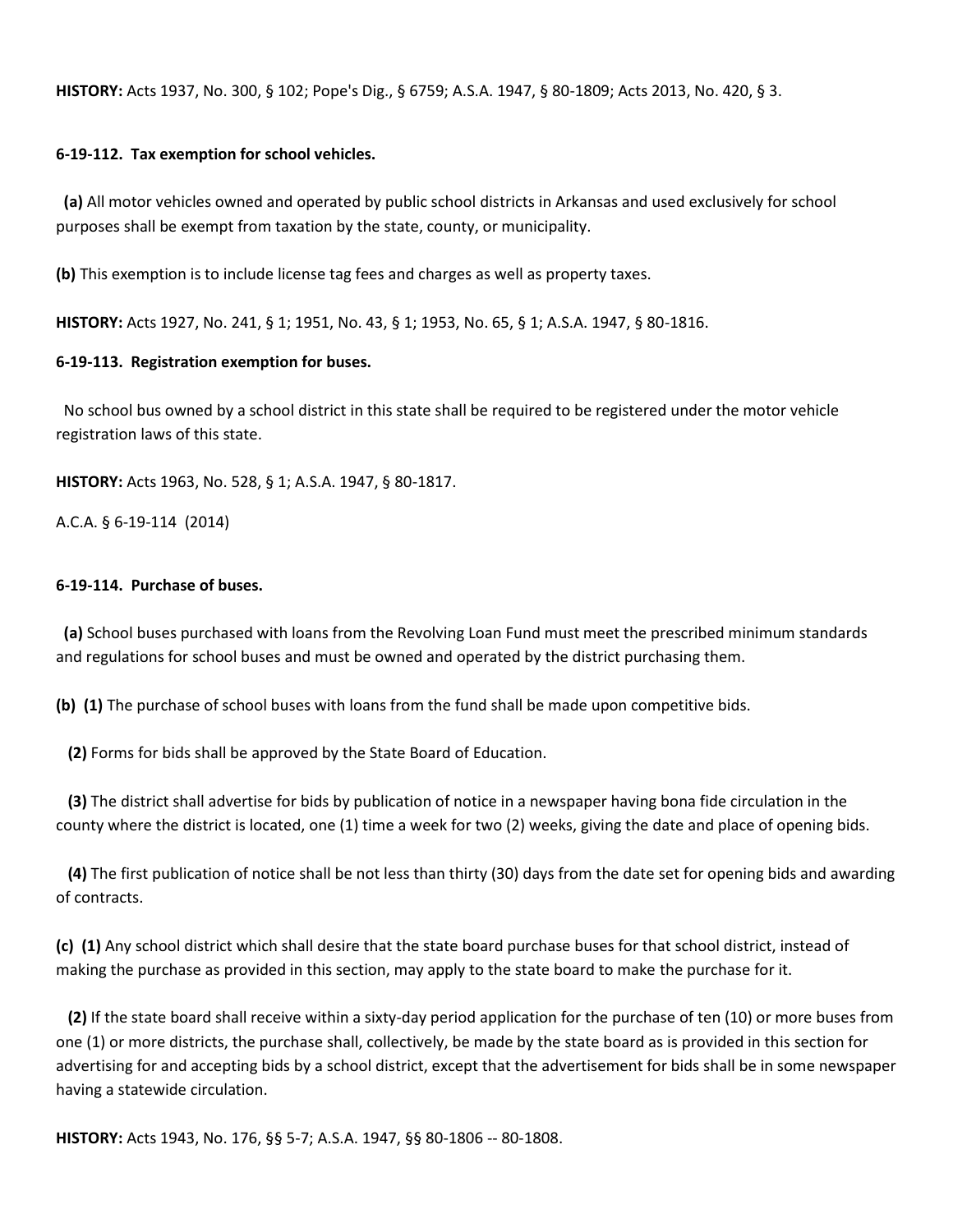### **6-19-115. Bus permit numbers.**

 **(a) (1)** The Commission for Arkansas Public School Academic Facilities and Transportation shall establish a system of permit numbers to be used in identifying school buses owned or operated by or in behalf of school districts in this state.

 **(2)** The system of permit numbers shall assign an identifying prefix number to each school district with provisions for consecutive numbers thereafter for buses of the district.

**(b)** Each school district in this state shall be notified of the permit number assigned the school district under this section and shall be furnished instructions for identifying all school buses owned or operated by or in behalf of the school district.

**(c) (1)** The permit number assigned each school district and the school district name shall be painted in letters not less than six inches (6'') high on both sides and on the rear of all school buses owned by the district or used in behalf of the district.

**(2)** Permit numbers shall be painted on the buses in compliance with the rules promulgated by the commission.

**(d)** No school district in this state shall operate a school bus nor shall any school bus be operated for or in behalf of a school district unless the school district name and permit number has been painted on the bus in compliance with this section.

**(e)** A school district failing to comply with this section shall be penalized by the withholding of all transportation aid due the district from the state until the school district is in compliance with this section.

**HISTORY:** Acts 1961, No. 243, §§ 1-3; A.S.A. 1947, §§ 80-1818 -- 80-1820; Acts 2009, No. 1473, § 7.

# **6-19-116. Bus mirrors.**

 **(a)** Every school bus used for the transportation of pupils to or from school shall be equipped with one (1) or more mirrors of sufficient size so positioned on the bus as to permit the driver to see clearly the area immediately in front of the bus.

**(b)** The Division of Public School Academic Facilities and Transportation is authorized to adopt appropriate rules and regulations as it deems necessary to carry out the intent and purposes of this section.

**HISTORY:** Acts 1979, No. 646, §§ 1, 2; A.S.A. 1947, §§ 80-1809.1, 80-1809.2; Acts 2005, No. 1327, § 6.

# **6-19-117. School bus safety equipment.**

**(a)** As used in this section, "school bus" means:

**(1)** A motor vehicle designed to carry ten (10) or more passengers that is:

 **(A)** Owned by a public or a governmental agency or a private school and operated for the transportation of students to or from school or school-sponsored activities; or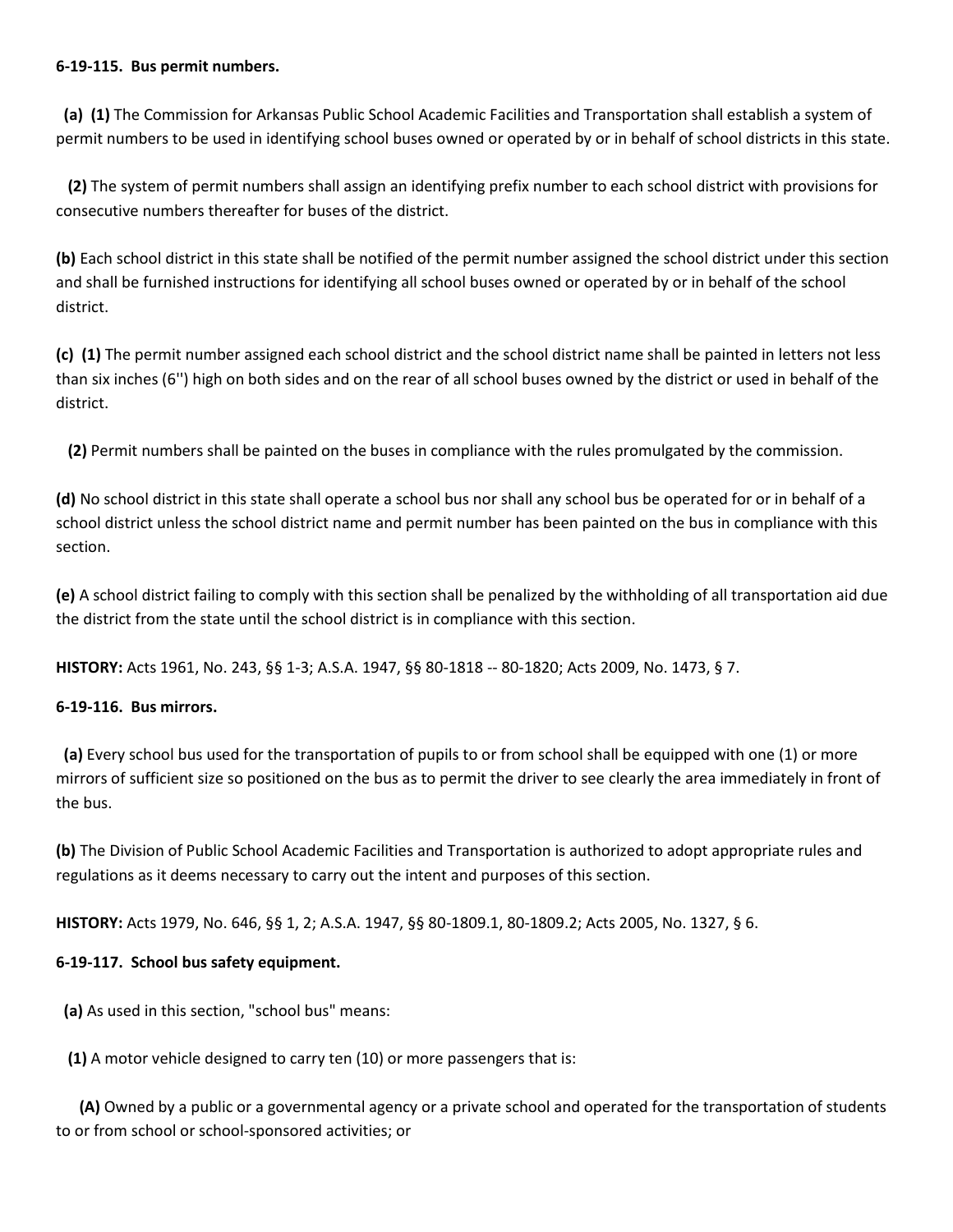**(B)** Privately owned and operated for compensation for the transportation of students to or from school or schoolsponsored activities; and

 **(2)** A motor vehicle designed to carry more than twenty-five (25) passengers is exempt from this section if the motor vehicle is:

 **(A)** Owned by a public or a governmental agency or a private school and operated for the transportation of students to or from school-sponsored activities but not used to transport students on any scheduled school bus route; or

 **(B)** Privately owned and operated for compensation under contract to a school district and used for the transportation of students to or from school-sponsored activities.

**(b) (1)** Any new school bus whose function involves the loading or discharging of students as passengers shall be equipped with a flashing white strobe light in order to provide greater visibility to drivers in approaching vehicles.

**(2)** The strobe light shall be in addition to those flasher lights required under § 27-51-1002.

**(c)** Any new school bus whose function involves the loading or discharging of students as passengers on a regular route shall be equipped with an electric, air, or hydraulic-operated crossing gate in order to prevent a student from crossing in front of the bus in such a way that the school bus driver is unlikely to see him or her.

**(d)** On and after July 1, 1997, all other school buses shall be retrofitted with a flashing white strobe light and an electric, air, or hydraulic-operated crossing gate for purposes as described in this section.

**(e)** No later than July 1 of each year, the superintendent of each local school district shall certify to the Division of Public School Academic Facilities and Transportation that the district is in compliance with the provisions of this section.

**(f)** The Director of the Division of Public School Academic Facilities and Transportation shall cause to be publicized the third week of October as School Bus Safety Week.

**HISTORY:** Acts 1995, No. 805, §§ 1-3; 1997, No. 1302, § 3; 2005, No. 1327, § 7; 2007, No. 999, § 2; 2013, No. 420, § 4.

## **6-19-118. [Repealed.]**

## **6-19-119. School bus passengers required to be seated.**

**(a)** As used in this section, "school bus" means:

**(1)** A motor vehicle designed to carry ten (10) or more passengers that is:

 **(A)** Owned by a public or a governmental agency or a private school and operated for the transportation of students to or from school or school-sponsored activities; or

 **(B)** Privately owned and operated for compensation for the transportation of students to or from school or schoolsponsored activities; and

**(2)** A motor vehicle designed to carry more than twenty-five (25) passengers is exempt from this section if the motor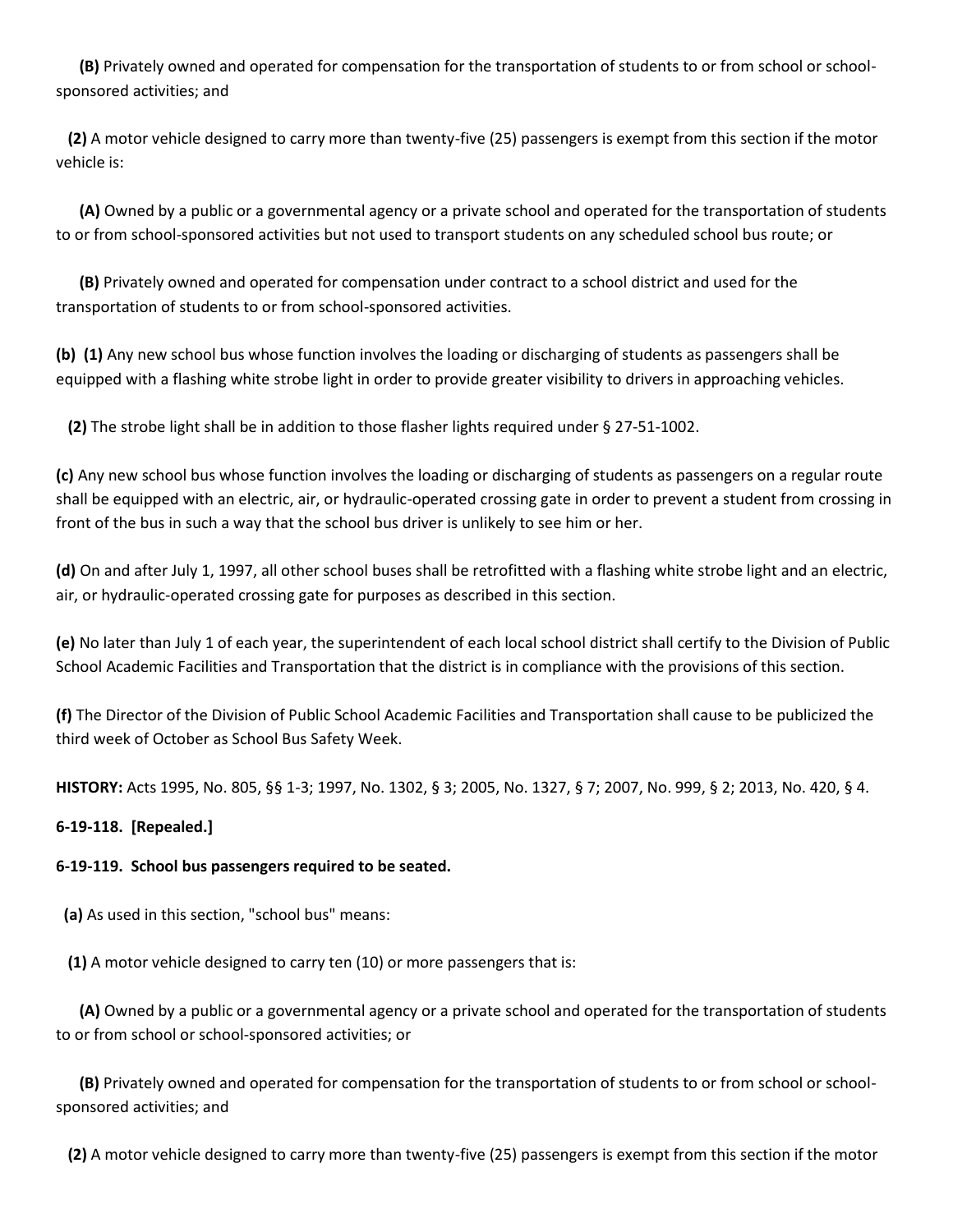vehicle is:

 **(A)** Owned by a public or a governmental agency or a private school and operated for the transportation of students to or from school-sponsored activities but not used to transport students on any scheduled school bus route; or

 **(B)** Privately owned and operated for compensation under contract to a school district and used for the transportation of students to or from school-sponsored activities.

**(b)** A school bus driver shall not operate the school bus until every passenger is seated.

**(c) (1)** The superintendent of each public school in this state is responsible for ensuring that no school bus is scheduled to transport more students than can be reasonably seated in the school bus.

 **(2)** Any superintendent who knowingly violates subdivision (c)(1) of this section shall be guilty of a violation and upon conviction shall be fined not less than fifty dollars (\$50.00) nor more than one hundred dollars (\$100).

**HISTORY:** Acts 2001, No. 1744, § 1; 2005, No. 1994, § 67; 2007, No. 999, § 3; 2013, No. 420, § 5.

### **6-19-120. Operation of a school bus while using a cellular telephone.**

**(a)** As used in this section:

 **(1)** "Cellular telephone" means a wireless two-way communication device that requires the operator to dial numbers manually and that:

 **(A)** Includes radio-telephone communications used in cellular telephone service, personal communication service, or the functional equivalent of a radio-telephone communications line used in cellular telephone service or a personal communication service; and

**(B)** Does not include a citizens band radio or a citizens band radio hybrid; and

 **(2)** "School bus" means every motor vehicle owned by a public school district or operated under contract for a public school district and used for the transportation of children to or from school or school-sponsored activities.

**(b)** Except as provided in subsection (c) of this section, a person shall not operate a school bus while using a cellular telephone.

**(c)** This section does not apply to the use of a cellular telephone:

**(1)** For the purpose of communicating with any of the following regarding an emergency situation:

**(A)** An emergency system response operator or 911 public safety communications dispatcher;

**(B)** A hospital or emergency room;

**(C)** A physician's office or health clinic;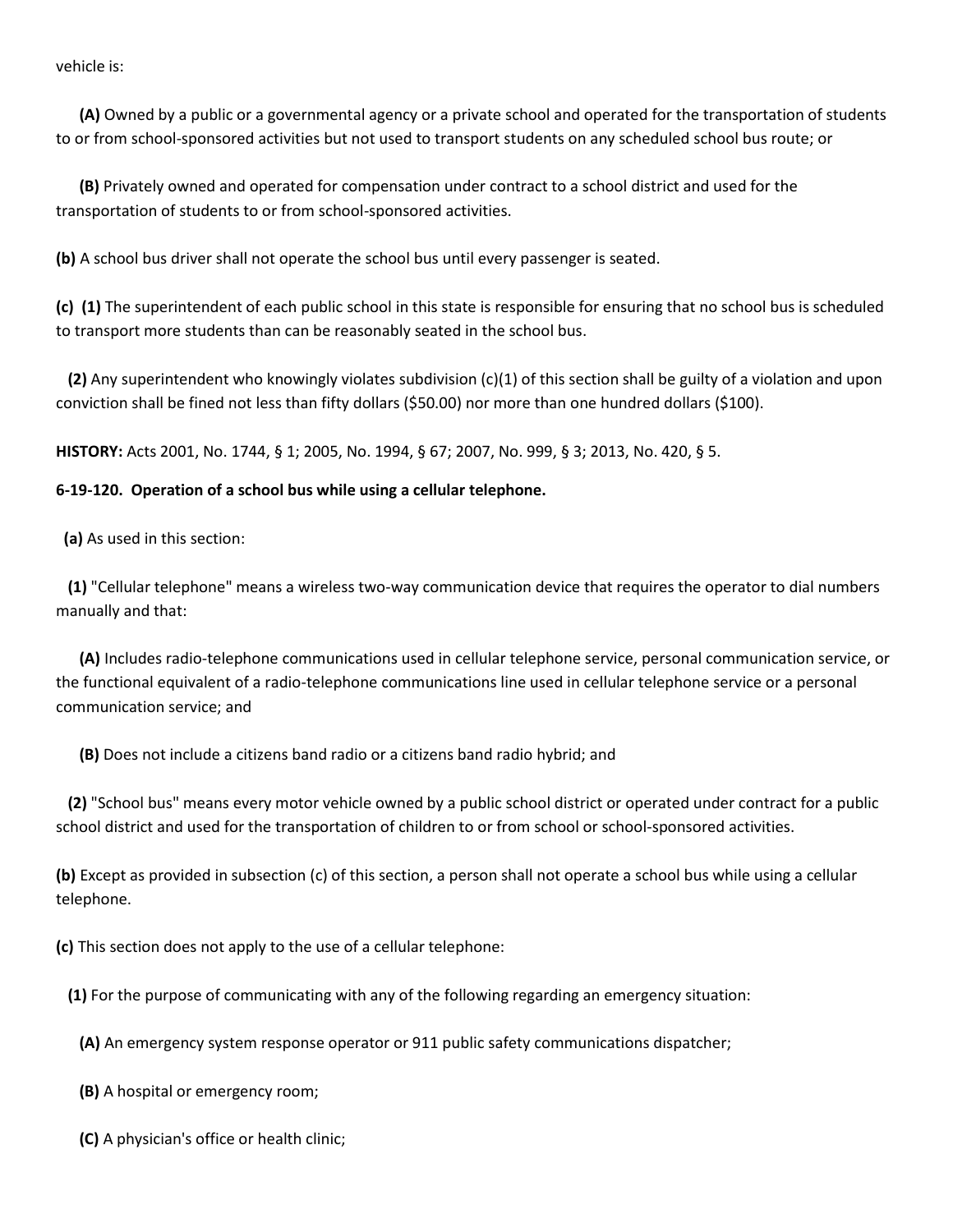**(D)** An ambulance or fire department rescue service;

**(E)** A fire department, fire protection district, or volunteer fire department; or

**(F)** A police department;

 **(2)** To call for assistance if there is a mechanical breakdown or other mechanical problem impairing the operation of the bus; or

**(3)** When the school bus is parked.

**(d)** A person who violates this section is guilty of a violation and may be fined not less than one hundred dollars (\$100) nor more than two hundred fifty dollars (\$250).

**HISTORY:** Acts 2003, No. 219, § 1.

## **6-19-121. Approved buses.**

 After April 11, 2005, no public school in the state shall purchase nonconforming vans, as defined by the federal motor vehicle safety standards in existence on January 1, 2005, to transport students to or from school or to any school-related activity.

**HISTORY:** Acts 2005, No. 1979, § 1.

## **6-19-122. Safe transportation of school children on buses and other vehicles.**

 The Division of Public School Academic Facilities and Transportation or its successor shall undertake measures to provide for the safe, reliable, and efficient transportation of school children, including, but not limited to, the following:

 **(1)** Develop and implement a comprehensive maintenance management program for all preventive and other repair or replacement maintenance activities performed, including operating and maintenance documentation, on all public school buses; and

 **(2)** Ensure that the uniform comprehensive maintenance management program is adopted and followed by all school districts.

## **6-19-123. [Repealed.]**

## **6-19-124. Mobile Learning Technology Pilot Program.**

**(a)** The General Assembly finds that:

 **(1)** In rural areas of the state, public school students may spend hours of unproductive time on the school bus being transported to and from school;

 **(2)** The state has a critical need to increase its workforce in the fields of science, technology, engineering, and mathematics for national and global economic competitiveness;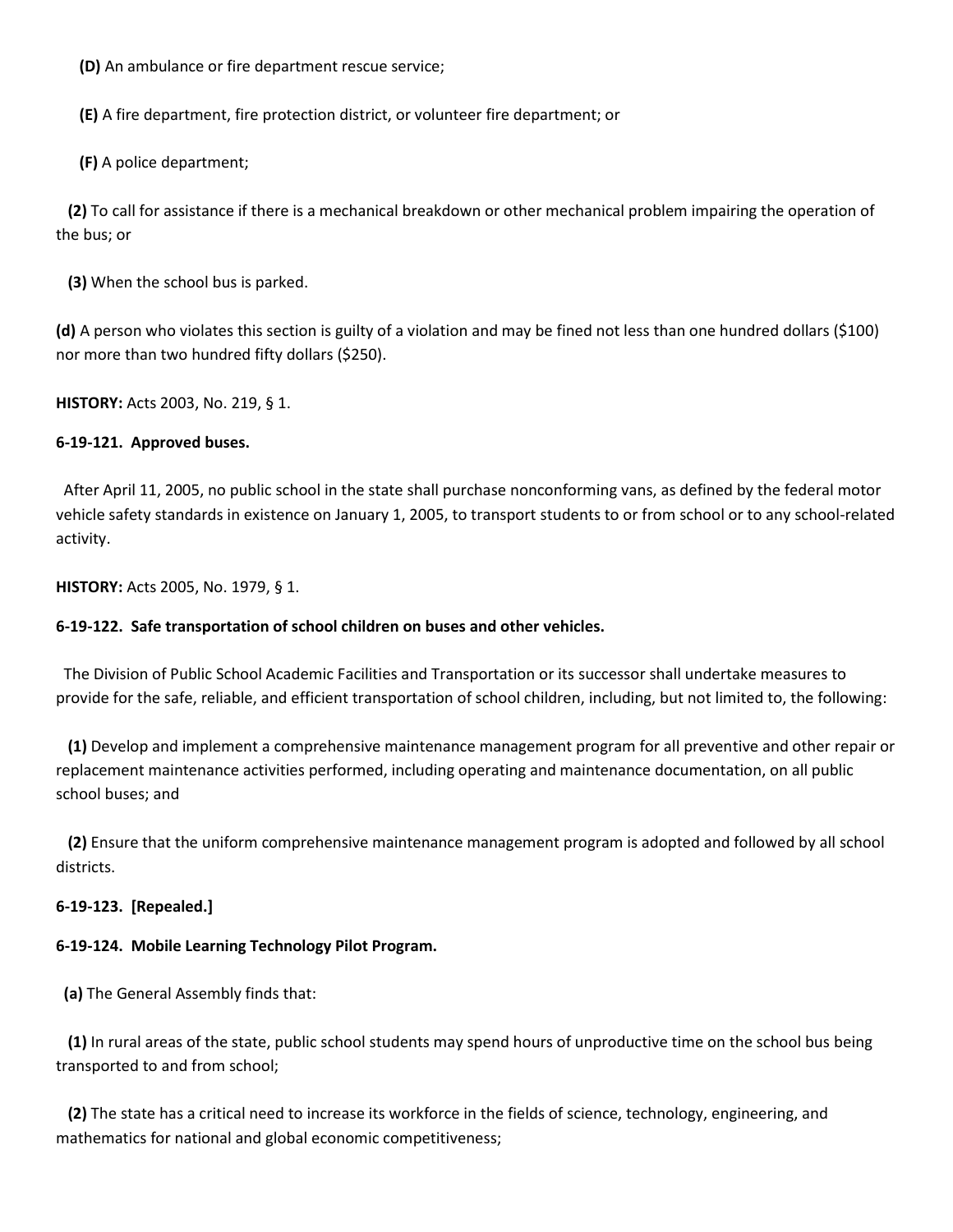**(3)** Long, unproductive bus commutes are transformed into productive learning environments in the fields of mathematics and science through the use of mobile learning technology and the accompanying personalized learning experiences; and

 **(4)** A statewide pilot program using mobile learning technology will develop untapped talent for the science, technology, engineering, and mathematics workforce.

**(b) (1)** The Mobile Learning Technology Pilot Program is created as a three-year pilot program to provide the mobile learning technology under this section to a total of up to twenty-five (25) public school districts.

 **(2)** Each congressional district in the state may have up to five (5) public school districts participating in the pilot program.

**(c)** The Department of Education shall begin the pilot program with the 2010-2011 school year and continue the pilot program through the end of the 2012-2013 school year.

**(d) (1)** Each public school district participating in the pilot program shall equip up to three (3) school buses with wireless Internet service and purchase or obtain the following technology:

**(A)** Fifteen (15) laptop computers;

**(B)** Forty (40) portable devices for storing video files;

**(C)** Two (2) sets of media screens; and

**(D)** Math and science software for use with the laptop computers and video portable devices for storing video files.

 **(2)** The public school district may use foundation funding provided for technology or other funding sources for purchases made under this subsection.

**(e)** The pilot program also shall provide:

 **(1)** For each public school district participating in the pilot program, a community classroom teacher who is available for student questions and meets with pilot students weekly in a community classroom environment;

 **(2)** Partnerships with institutions of higher education, the school district community, and corporate entities that will expose the pilot students to careers and professionals in the fields of science, technology, engineering, and mathematics;

**(3)** Measurements of specified outcomes, including without limitation:

**(A)** The number and types of courses completed by pilot students;

 **(B)** The number and types of Advanced Placement courses completed by the pilot students and the Advanced Placement examination scores; and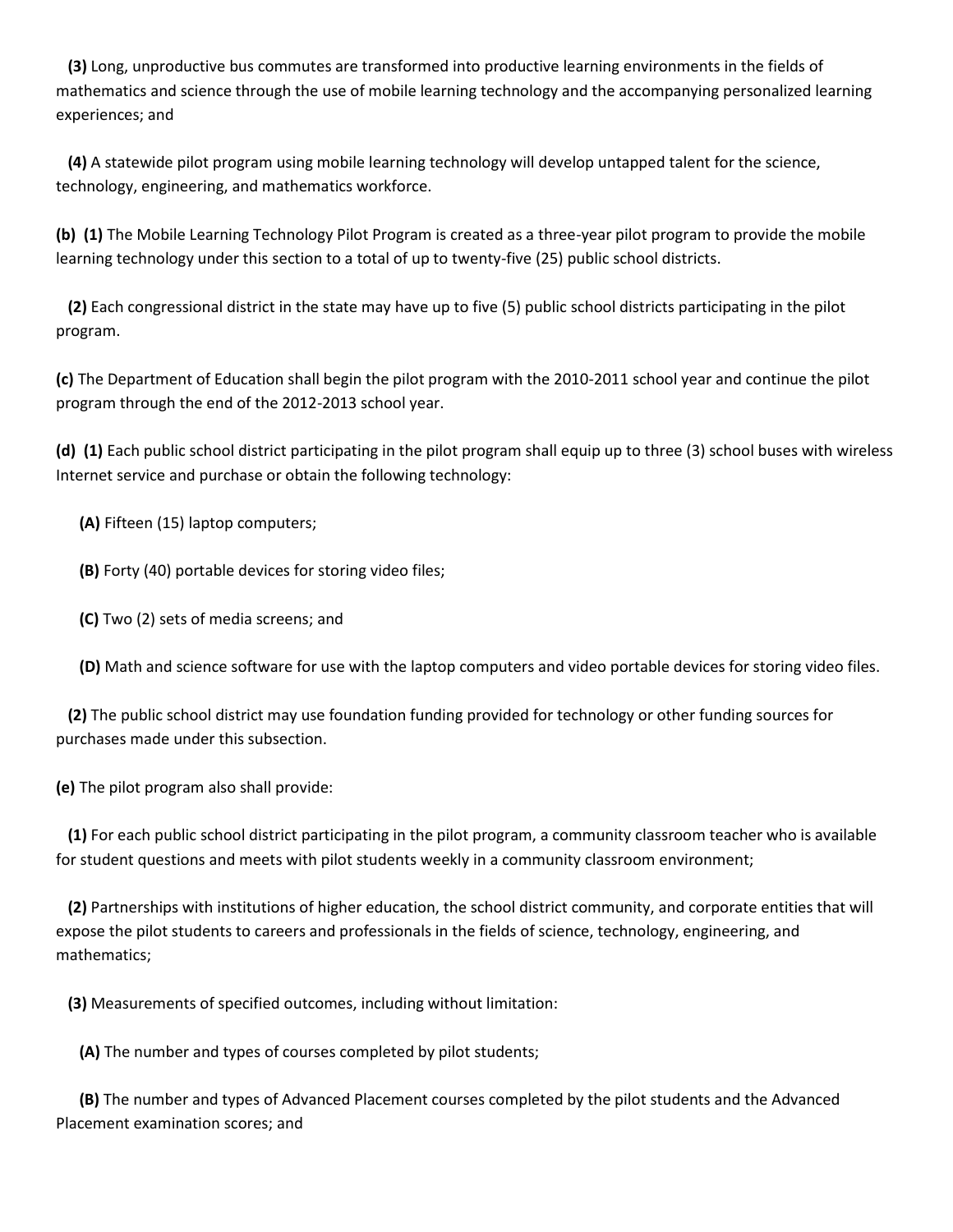**(C)** The results of Arkansas benchmark assessments for the pilot students;

**(4)** A comparison of the state benchmark assessments in pilot and nonpilot public school districts; and

 **(5)** A survey of the pilot students' interests in careers and courses of study in science, technology, engineering, and mathematics fields.

**(f)** As funds are appropriated and available, the department may hire consultants or experts with the knowledge of and appropriate experience with mobile learning technology for use on school buses as well as other qualifications established by the department.

**(g) (1)** At the end of the three-year period, the department or its consultants or experts shall prepare an evaluation of the pilot program and report on the evaluation to the House Committee on Education and to the Senate Committee on Education.

 **(2)** Consultants or experts hired by the department shall be available to answer questions or provide information as requested by the House Committee on Education and the Senate Committee on Education.

**HISTORY:** Acts 2009, No. 827, § 1.

### **6-19-125. Safety equipment grant pilot program.**

**(a)** As used in this section:

 **(1)** "Electronic warning device" means a nine-inch by twenty-four-inch (9'' x 24'') electronic driver alert sign that uses a light-emitting diode (LED) screen and is to be mounted between the two (2) windows of the rear emergency exit door on a Type C bus or immediately below the rear emergency exit window on a Type D bus;

 **(2)** "High incident route" means a school bus route that has been identified by the school district or the Division of Public School Academic Facilities and Transportation as having a history of repeated and verified incidents of operators of motor vehicles illegally passing the school bus during the loading or unloading of passengers on the school bus route in violation of § 27-51-1004; and

 **(3) (A)** "Video recording device" means a device that includes at least one (1) video camera and a data recording device that is installed on a school bus to capture video or digital images of a violation of § 27-51-1004.

 **(B)** A video recording device that is issued under this section shall have specifications and features that allow it to capture video or digital images of at least two (2) of the following:

**(i)** The motor vehicle;

**(ii)** The operator of the motor vehicle; or

**(iii)** The license plate on the motor vehicle.

**(b)** The division shall create a school bus safety equipment grant pilot program, subject to the appropriation and availability of funding.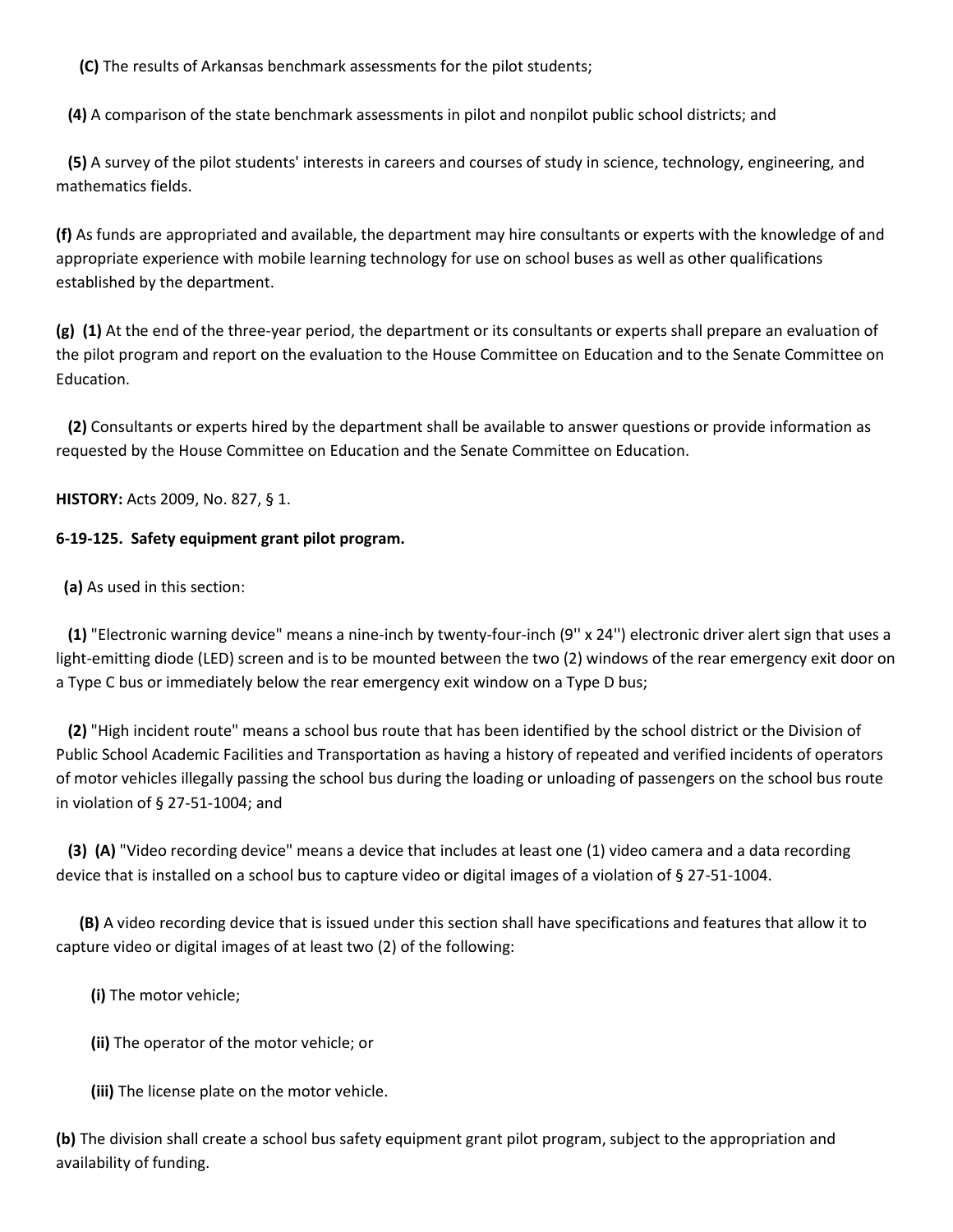**(c)** The goal of the school bus safety equipment grant pilot program is to provide school districts with video recording devices or other electronic warning devices for school buses that travel on high incident routes.

**(d) (1)** A school district may apply to the division for a grant for a video recording device or electronic warning device for the installation and use on the school district's school buses.

 **(2)** The division shall award a grant of equipment to a school district to improve the safety of school bus transportation to the school district applicants that are most in need as determined by the following factors:

**(A)** The number of high incident routes;

**(B)** The number of school bus routes;

**(C)** The type of roads;

**(D)** The number of students transported on school buses; and

**(E)** The size of the school district.

**(e)** The grant of equipment shall be the video recording device or electronic warning device purchased by the division and does not include installation costs.

**(f)** The school district shall certify to the division within forty-five (45) days after receiving the equipment that the equipment was installed according to the division's specifications on a school bus that travels on a high incident route.

**(g)** The division may promulgate rules for the implementation and administration of this section.

**HISTORY:** Acts 2009, No. 1207, § 1.

# **6-19-126. Notice on school buses.**

 **(a)** If a school bus is not equipped with an electronic warning device as defined under § 6-19-125, a school district may have printed or otherwise displayed on the exterior of a school bus between the two (2) windows of the rear emergency exit door on a Type C bus or immediately below the rear emergency exit window on a Type D bus the following notification:

"ARKANSAS LAW: STOP WHEN RED LIGHTS ARE FLASHING".

**(b)** A school bus that is purchased on or after January 1, 2011, shall be equipped with either:

**(1)** A notice printed or otherwise displayed as provided under subsection (a) of this section; or

**(2)** An electronic warning device as defined under § 6-19-125.

**HISTORY:** Acts 2009, No. 1207, § 2; 2011, No. 1006, § 2.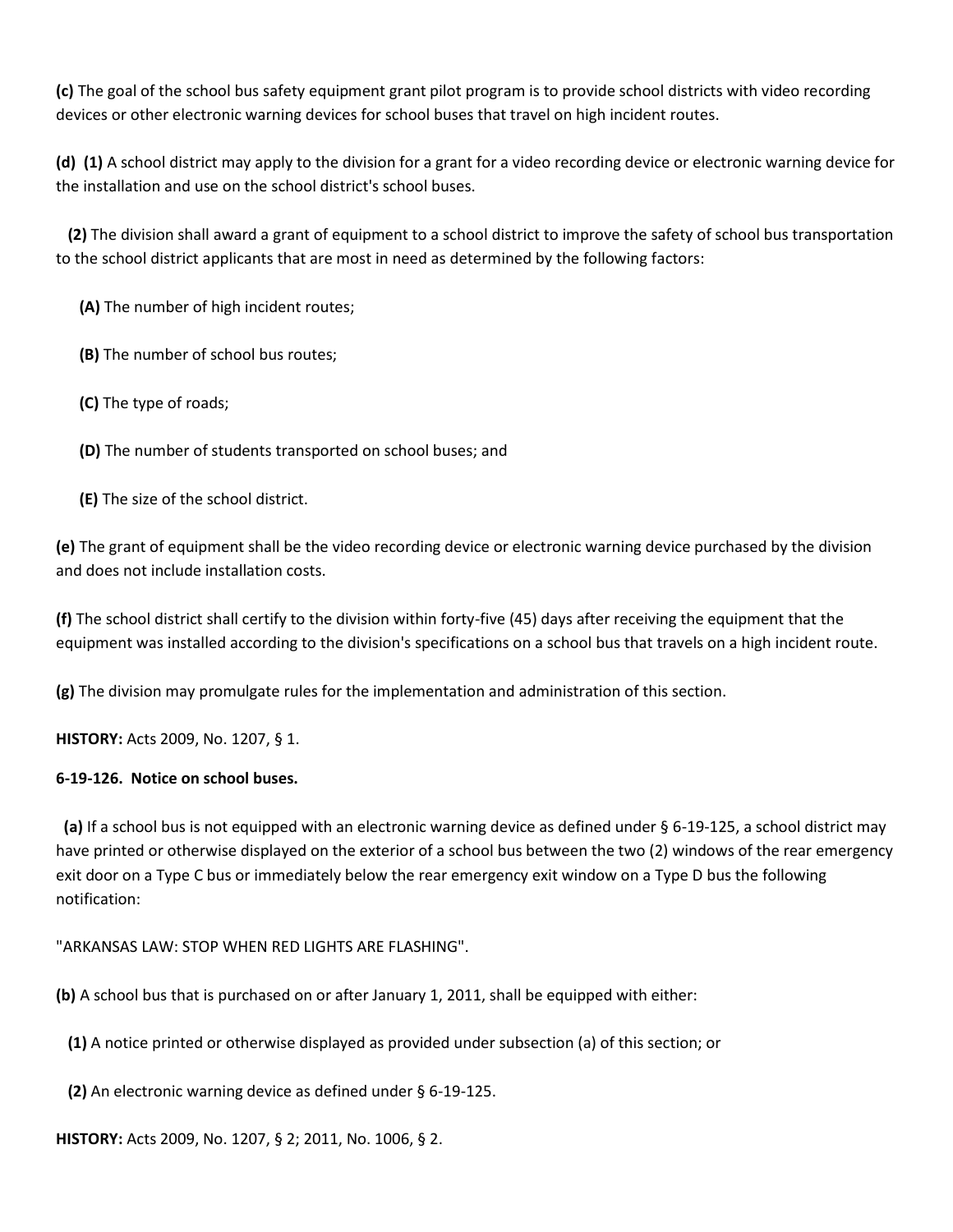## **6-19-127. Parental monitors on school buses.**

**(a)** The purpose of this section is to protect children from abusive behavior while riding a school bus.

**(b)** A school district board of directors may create and implement a program to authorize a parent of a child enrolled in the school district to act as a monitor in a school bus.

**(c)** The Commission for Arkansas Public School Academic Facilities and Transportation shall adopt rules to implement this section.

**(d)** A parental monitor under this section is a qualified volunteer under the Arkansas Volunteer Immunity Act, § 16-6-101 et seq.

**HISTORY:** Acts 2011, No. 984, § 1.

## **6-19-128. Compressed Natural Gas School Bus Pilot Program.**

**(a)** As used in this section:

 **(1)** "Compressed natural gas" means a fossil fuel substitute for gasoline, diesel fuel, propane, or liquid propane gas that is:

**(A)** Composed primarily of methane; and

**(B)** Compressed to less than one percent (1%) of the volume it occupies at standard atmospheric pressure;

 **(2)** "Compressed natural gas school bus" means a school bus powered by compressed natural gas that is not owned by a school district before its participation in the Compressed Natural Gas School Bus Pilot Program; and

 **(3)** "Qualified applicant" means a school district that applies to the Compressed Natural Gas School Bus Pilot Program and that meets the qualifications under subsection (c) of this section.

**(b) (1)** The Compressed Natural Gas School Bus Pilot Program is created for the 2014 and 2015 fiscal years to provide compressed natural gas school buses to four (4) public school districts.

**(2)** Each congressional district in the state may have one (1) public school district participating in the program.

**(3)** Each school district in the state may apply to become a participating school district in the program.

 **(4)** If more than one (1) school district from a congressional district applies to the program, the participating district will be selected by random drawing from all qualified applicants submitted for a congressional district.

**(5)** The Division of Public School Academic Facilities and Transportation shall run the program for its term.

**(c) (1) (A)** Each public school district participating in the program shall be provided ten (10) compressed natural gas